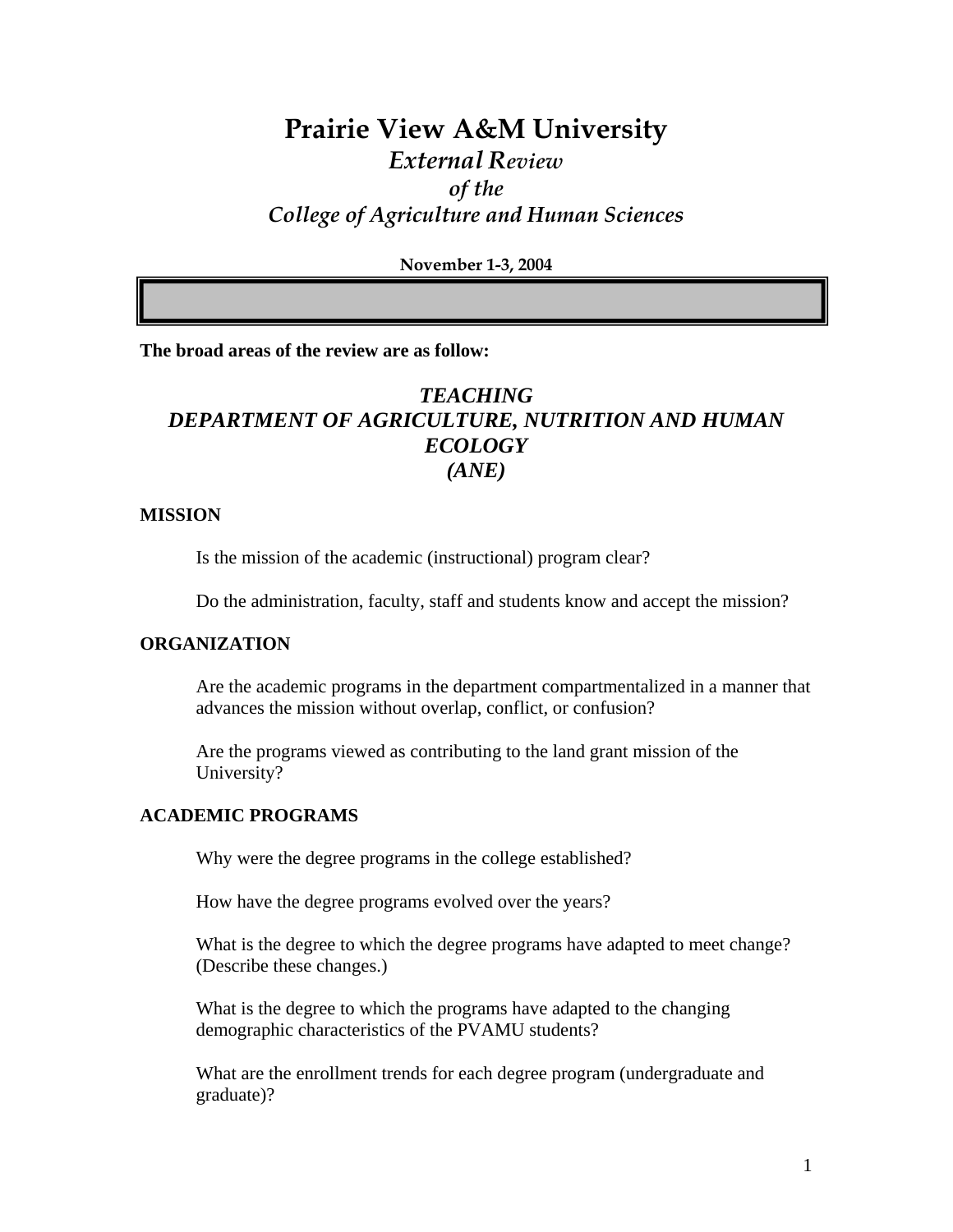#### **ACADEMIC PROGRAMS, Continued**

What are the graduation trends for each degree program (undergraduate and graduate)?

Are there degree programs that should be eliminated?

Are there degree programs that should be revised?

Are there new innovative degree programs that should be added?

Is the curriculum of the degree programs appropriate to the depth, breadth, and level of the discipline?

# **PERSONNEL --GENERAL**

Are there sufficient faculty and staff to conduct the work of the college in a normal fashion (e.g. avoid over burdening any professionals or support personnel on a regular basis)?

Do the position descriptions match the actual duties being performed?

Are personnel able to work harmoniously with little conflict or without conflict that negatively impacts the work environment? (If not, what are the dynamics that produce lack of harmony or unity?)

Is every employee evaluated annually and provided an audience with his or her supervisor to discuss strengths and weaknesses?

Are members of the faculty sought as leaders among their peers? (If so, why?)

### **PERSONNEL DEVELOPMENT**

Is travel to seminars, workshops, etc made available to all personnel who could benefit from such opportunities?

What is the nature of the orientation and mentoring that new faculty and staff receives?

## **PUBLIC RELATIONS**

When asked "What do you think of the academic programs in the Department of Agriculture, Nutrition and Human Ecology at PVAMU?"

How would non-Ag and Human Science faculty, staff or students likely respond? How would the faculty, staff or student within the Department respond?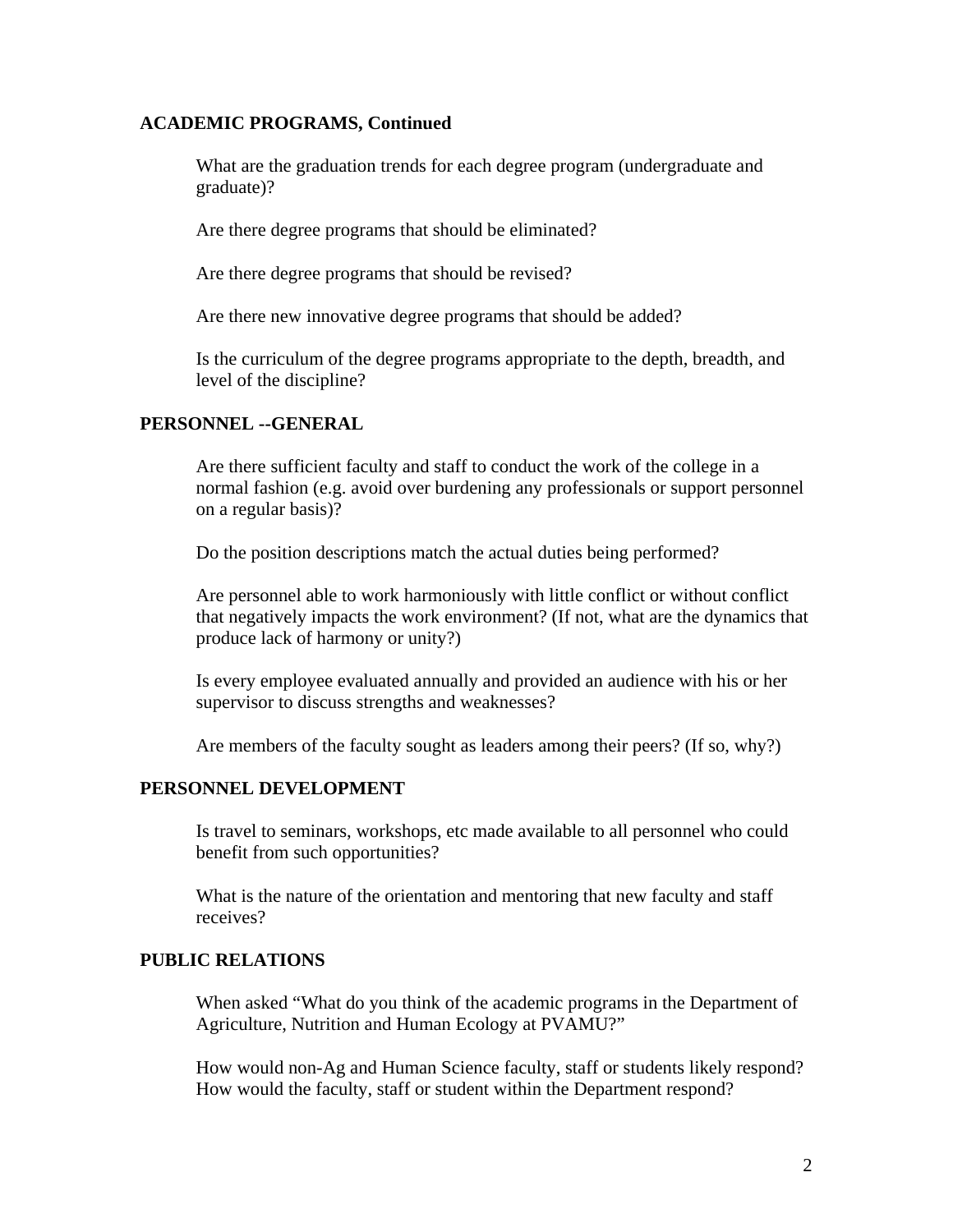#### **TECHNOLOGY**

Is the level of technology available to the faculty and staff adequate, above that required or below that desirable?

Is the level of learning technology available to students, faculty and staff adequate, above that expected, or below that expected?

#### **MANAGEMENT**

Are faculty and staff in the Department of Agriculture, Nutrition and Human Ecology able to participate in decision making, especially decisions on whom to employ, how to allocate funds for each year, and what changes are needed to improve the unit?

Is there a strategic plan? If so, who participated in developing it? Have the contents (draft or final) been disseminated to all faculty and staff as well as student representatives?

Are faculty and staff members able to discuss issues with supervisors and be confident that their discussion will remain confidential?

Is there a high level of accountability wherein persons are held responsible for doing their jobs and must face consequences if the jobs are not performed as outlined?

Are there opportunities for persons to be groomed for leadership?

Is there a high level of trust evident between the administrative personnel and the staff within the unit?

How do the faculty and staff perceive the attitude of the University's executive leadership team toward the academic programs in the College of Agriculture and Human Sciences?

#### **BUDGET**

Are the financial resources at, above, or far below those needed to meet the needs of the academic programs in the Department of Agriculture, Nutrition and Human Ecology?

If the resources are inadequate, which areas, in priority order, should be addressed to increase the effectiveness of degree programs in the Department of Agriculture, Nutrition and Human Ecology?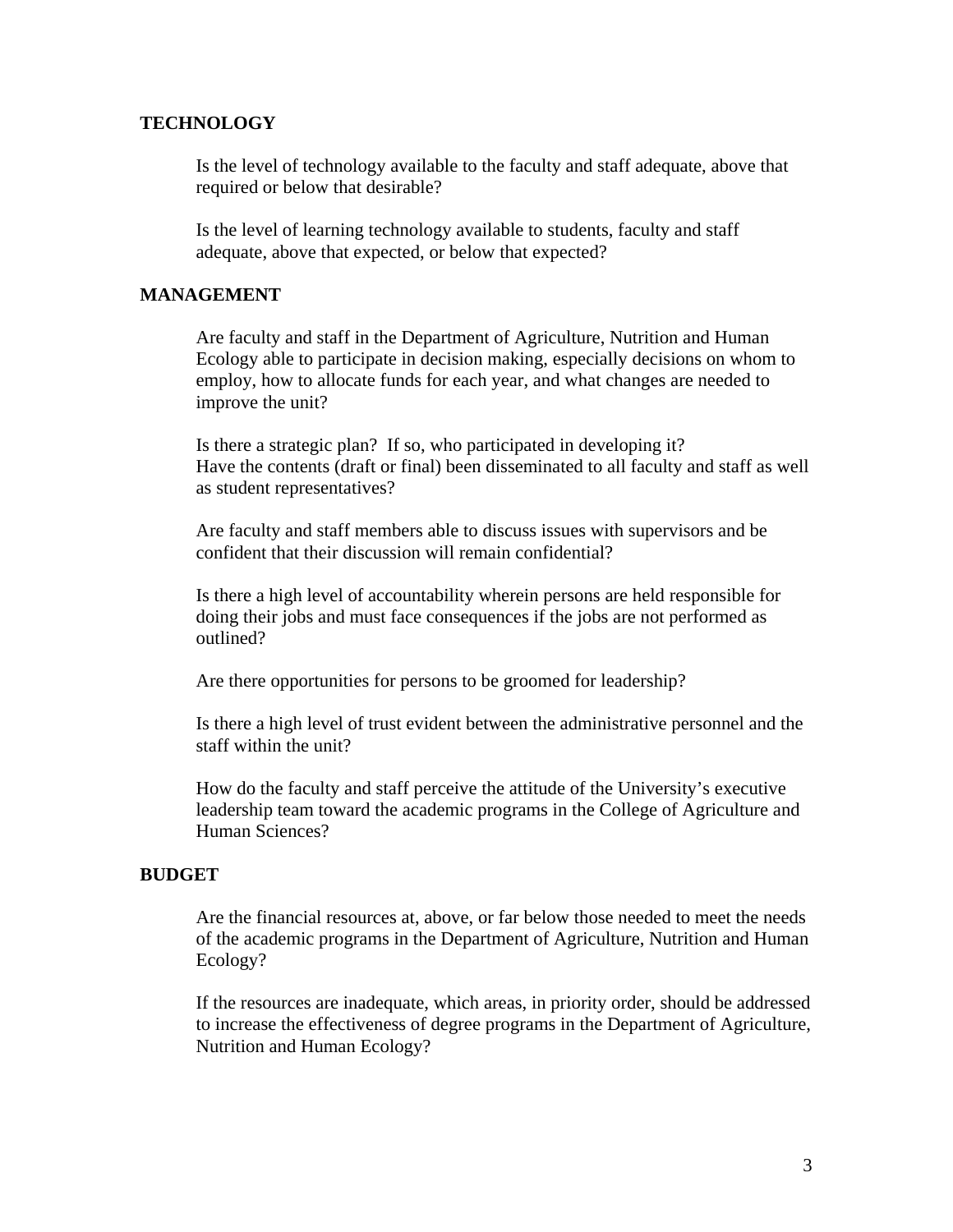### **RISK REDUCTION**

Are there internal audits routinely or on a cycle to decrease the likelihood of mismanagement of external funds, loss of materials, damage to property, abuse of the facility, etc.?

Are there rules and procedures designed to limit inappropriate or unproductive action reviewed periodically?

Are institutional resources used to assist faculty and staff with job related conflicts or personal concerns that might be presented to a supervisor?

# **FACILITIES**

Are the facilities for teaching adequate?

If not, what could you recommend the University do to create better facilities?

# **INTER RELATENESS OF UNITS**

To what extend do the academic programs in the Department of Agriculture, Nutrition and Human Ecology impact CARC research activities and Cooperative Extension programs?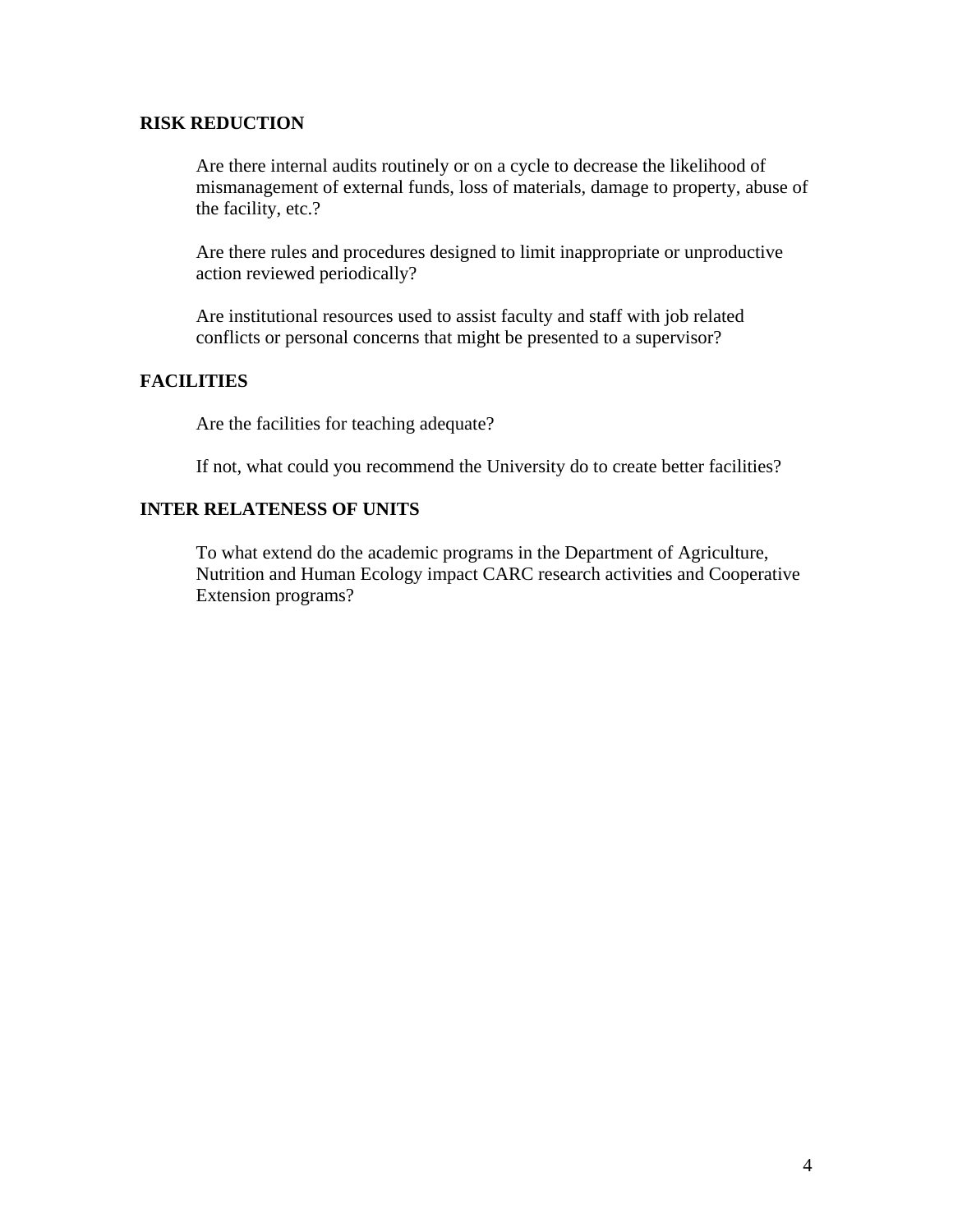# **Prairie View A&M University**  *External Review of the College of Agriculture and Human Sciences*

**November 1-3, 2004** 

**The broad areas of the review are as follow:** 

# **RESEARCH Cooperative Agricultural Research Center (CARC)**

#### **MISSION**

Is the mission of the CARC research program clear?

Do the administration and professional and support staff know and accept the mission?

Is the scope of the CARC mission sufficiently broad to incorporate all of the projects that Extension is currently undertaking?

If not, describe projects/activities that do no appear to be in the current mission?

Is there an area of work in the CARC that could best be provided by the PVAMU, Texas 1890 land-grant University rather than by the 1862, Texas A&M University? Describe some of them.

# **ORGANIZATION**

Are the research programs in CARC compartmentalized in a manner that advances the mission without overlap, conflict, or confusion?

#### **RESEARCH PROGRAM AREAS**

What are the current research program areas in the CARC and when were they established?

How have these program areas evolved?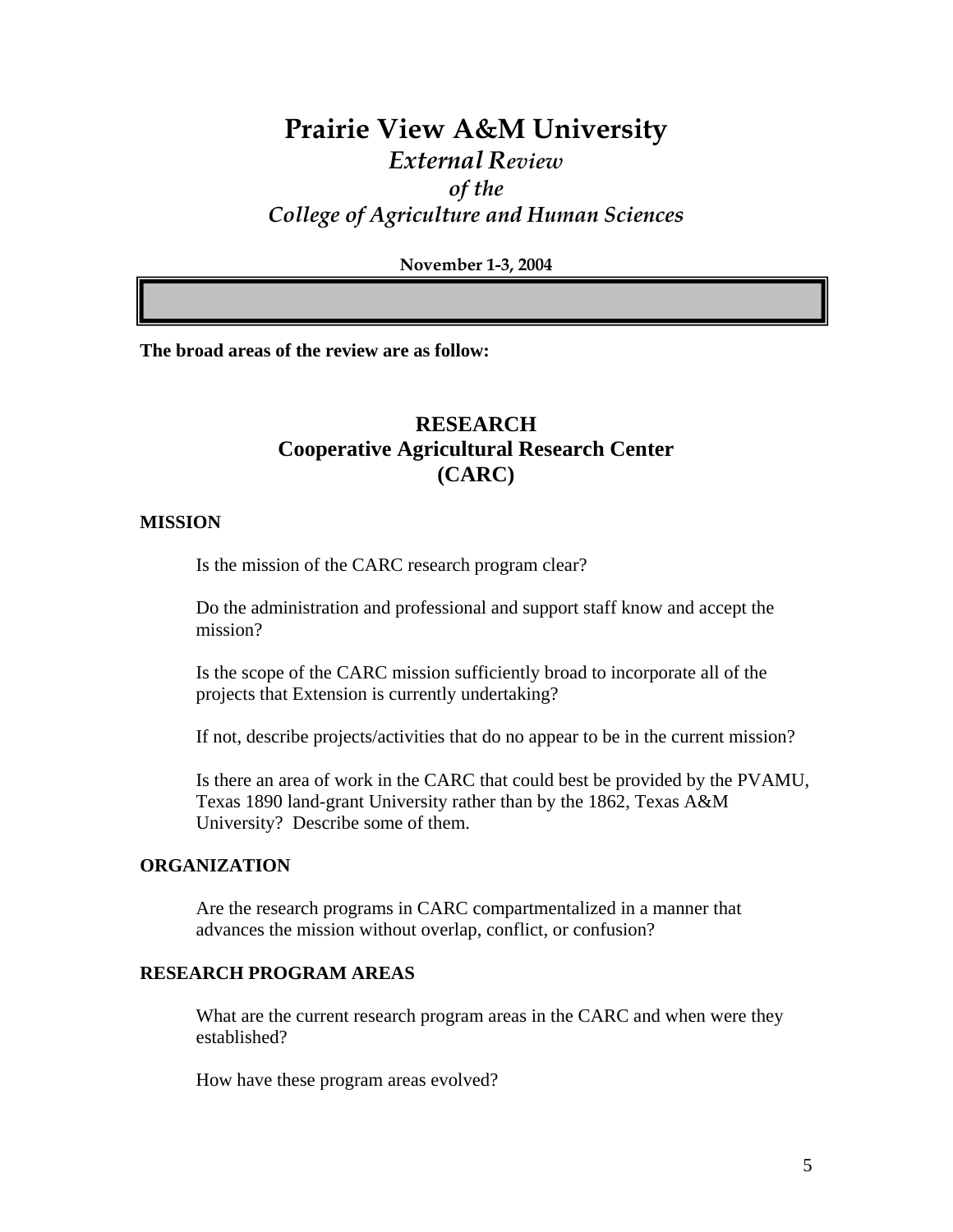#### **RESEARCH PROGRAM AREAS, continued**

What is the degree to which the research programs have adapted to meet change?

What are the funding support trends for research?

What are the five-year outcome/production trends (publications, presentations, contributions to books, etc.) by scientists for each CARC program?

Are there research focus areas that should be revised, eliminated or added?

Is there evidence of collaboration among research scientists within CARC?

Is there evidence of collaboration among CARC research scientists and other University researchers (i.e., Engineering, Business, Nursing, Natural Sciences, etc.)?

# **PERSONNEL --GENERAL**

Is there sufficient professional and paraprofessional staff to conduct the work of the CARC in a normal fashion (e.g. avoid over burdening any professionals or support personnel on a regular basis)?

Do the position descriptions match the actual duties being performed?

Are personnel able to work harmoniously with little conflict or without conflict that negatively impacts the work environment? (If not, what are the dynamics that produce lack of harmony or unity?)

Is every employee evaluated annually and provided an audience with his or her supervisor to discuss strengths and weaknesses?

Are members of the CARC staff sought as leaders among their peers? (If so, why?)

### **PERSONNEL DEVELOPMENT**

Is travel to seminars, workshops, etc made available to all personnel who could benefit from such opportunities?

What is the nature of the orientation and mentoring that new professional and paraprofessional staff receives?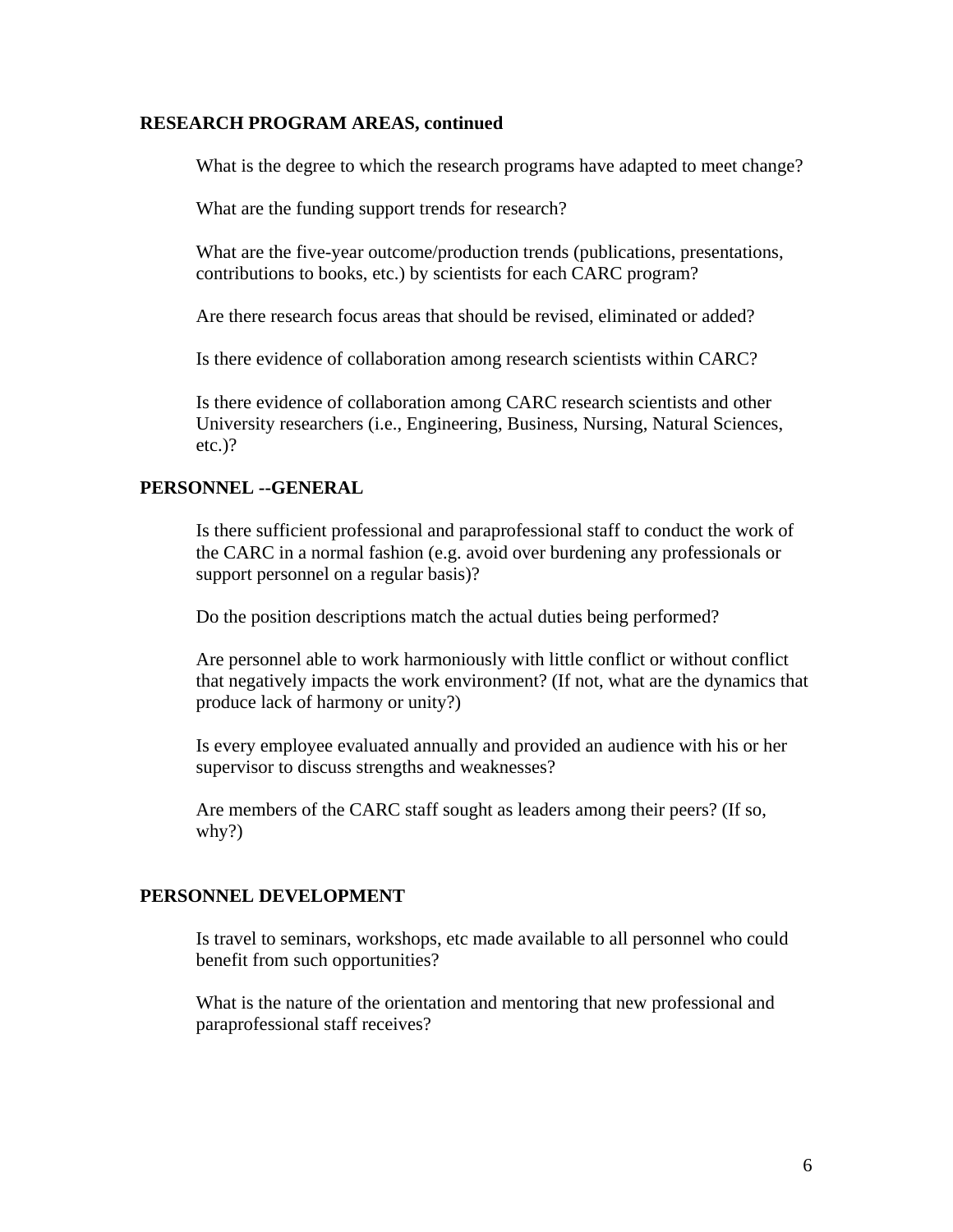#### **PUBLIC RELATIONS**

When asked "What do you think of the research programs in the CARC at PVAMU?"

How would non-CARC professional and paraprofessional staff likely respond? How would the professional and paraprofessional staff within the CARC respond?

# **TECHNOLOGY**

Is the level of technology available to the professional and paraprofessional staff adequate, above that required or below that desirable?

Is the level of learning technology available to students, professional and paraprofessional adequate, above that expected, or below that expected?

#### **MANAGEMENT**

Is professional and paraprofessional staff in each CARC area able to participate in decision making especially decisions on whom to employ, how to allocate funds for each year, and what changes are needed to improve the unit?

Is there a strategic plan? If so, who participated in developing it? Have the contents (draft or final) been disseminated to all faculty and staff as well as student representatives?

Is there a mechanism for consistently receiving and addressing research problems and issues presented by Cooperative Extension personnel to CARC in an effort to find solutions to production, quality of life, and other problems encountered by Extension clientele? If YES, explain the mechanism. If NO, explain why not.

Are professional and paraprofessional staff members able to discuss issues with supervisors and be confident that their discussion will remain confidential?

Is there a high level of accountability wherein professional and paraprofessional staff is held responsible for doing their jobs and must face consequences if the jobs are not performed as outlined?

Are there opportunities for professional and paraprofessional staff to be groomed for leadership?

Is there a high level of trust evident between the administrative personnel and staff within the unit?

How do professional and paraprofessional staff perceive the attitude of the University's executive leadership team toward the research programs in CARC?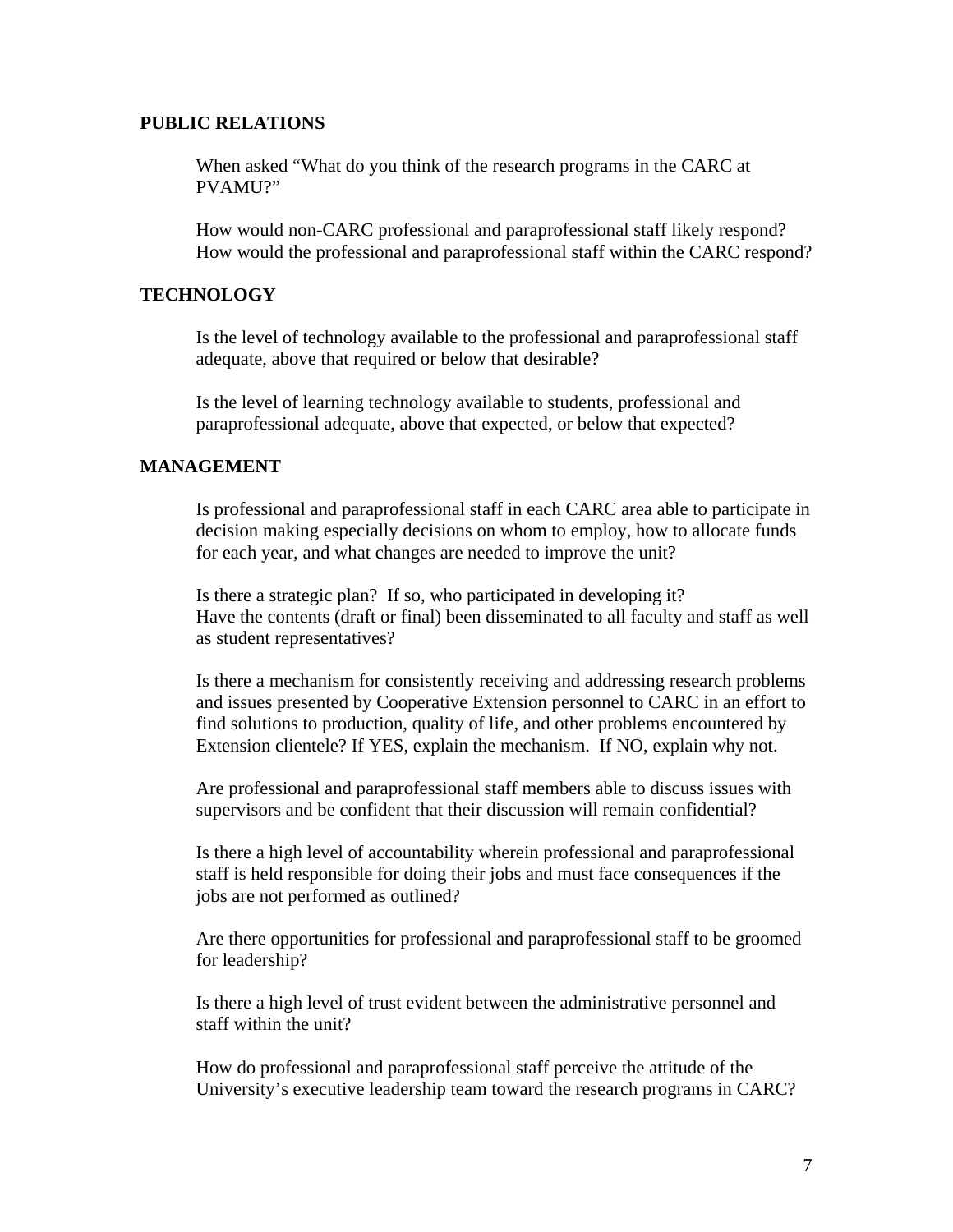#### **BUDGET**

Are the financial resources at, above, or far below those needed to meet the needs of the CARC?

If the resources are inadequate, which areas, in priority order, should be addressed to increase the CARC effectiveness?

Is there an expectation that research scientists seek funding to support the focus area beyond the federal funds allocated to the Center? If YES, at what level and how often?

# **RISK REDUCTION**

Are there internal audits routinely or on a cycle to decrease the likelihood of mismanagement of external funds, loss of materials, damage to property, abuse of the facility, etc.?

Are rules, policies, and procedures designed to limit inappropriate or unproductive action reviewed periodically?

Are institutional resources used to assist professional and paraprofessional staff with job related conflicts or personal concerns that might be presented to a supervisor?

# **CARC RESEARCH ACTIVITY**

Is it desirable to generate as much research funding through capacity building as is supported by the federal funds allocated to research support?

If not, why not? If so, what changes could be made to drastically increase success in acquiring more capacity building grant awards?

Is there a forum through which all research scientists are able to showcase and share their research? If so, describe it.

Is their extensive collaboration among research scientists within CARC?

Is their extensive collaboration between CARC scientists and those in the natural sciences (i.e. engineering, business, etc.)?

Is there a mechanism for consistently addressing research problems and issues presented by Extension Personnel to CARC in an effort to find solution to production, quality of life, and other problems faced by Extension clients?

If so, describe that resource exchange?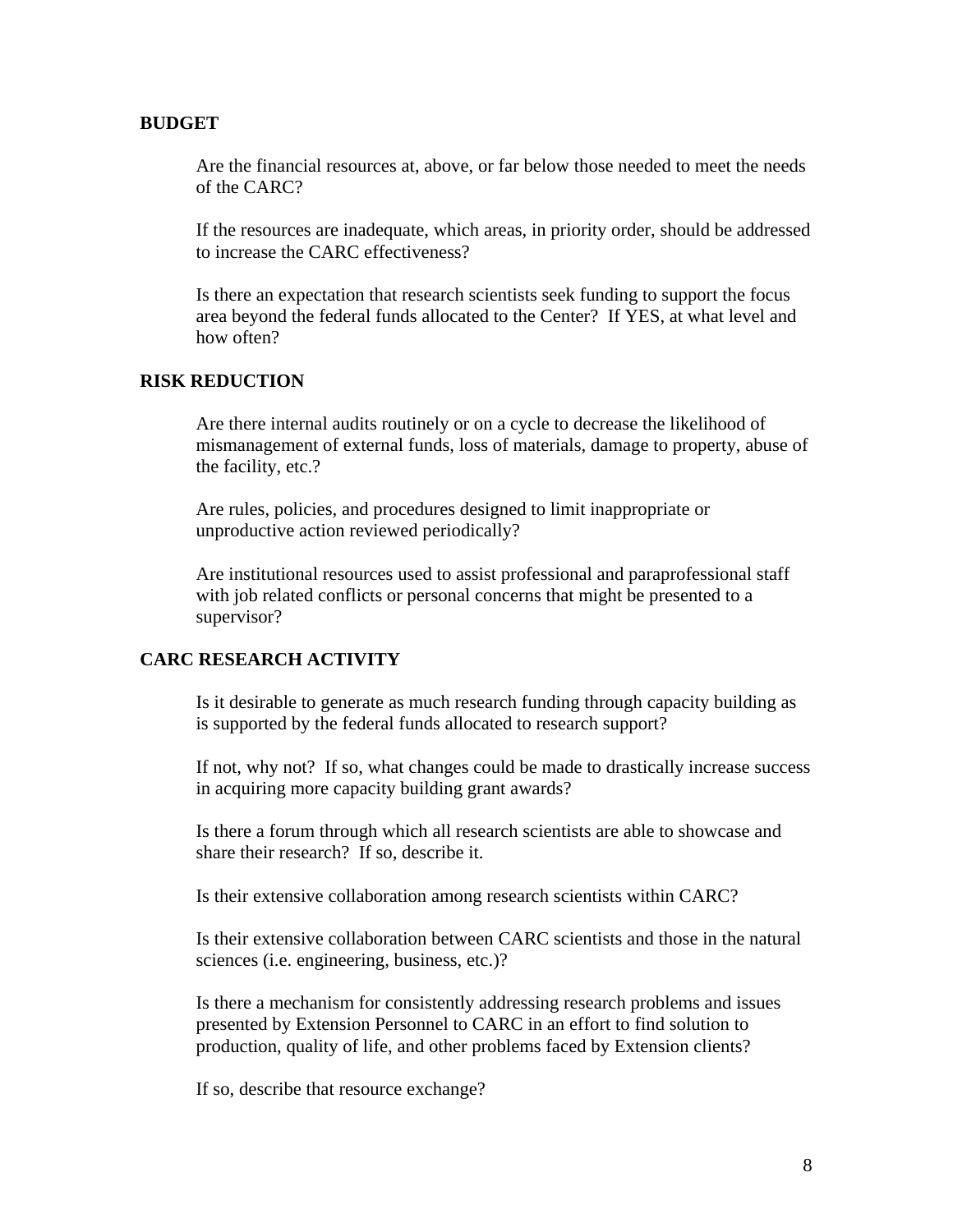# **CARC RESEARCH ACTIVITY, continued**

Are research scientists employed in a manor that seeks to match research expertise to established research foci in CARC?

# **FACILITIES**

Are the facilities for research adequate?

If not, what could you recommend the University do to create better facilities?

### **INTER RELATENESS OF UNITS**

To what extend do the research programs in CARC impact the Department of Agriculture, Nutrition and Human Ecology academic programs and Cooperative Extension programs?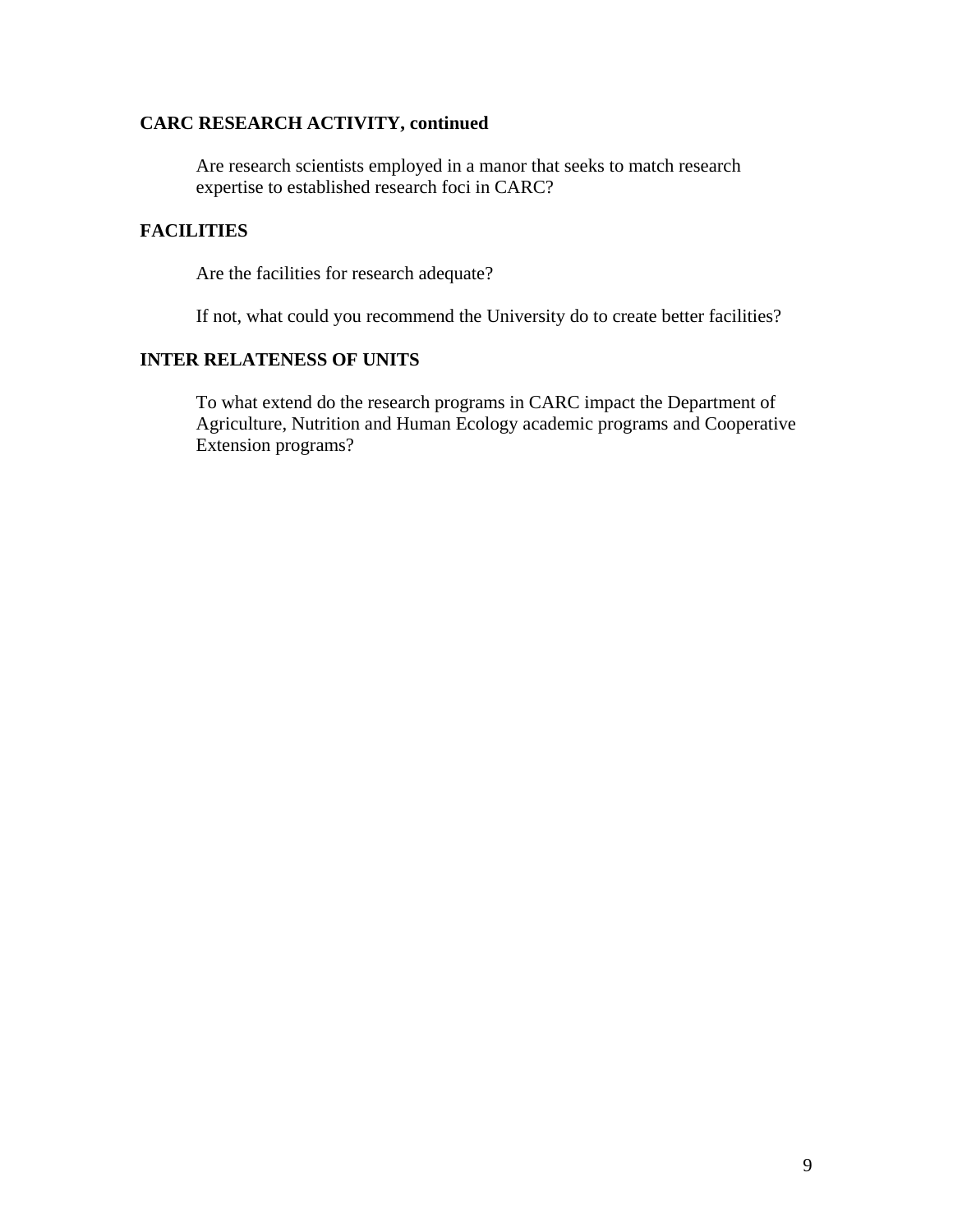# **Prairie View A&M University**  *External Review of the College of Agriculture and Human Sciences*

**November 1-3, 2004** 

**The broad areas of the review are as follow:** 

# **EXTENSION /SERVICE COOPERATIVE EXTENSION PROGRAM (CEP)**

#### **MISSION**

Is the mission of the land-grant outreach/extension clear?

Do the administration and professional/support staff know and accept the mission?

Is the scope of the mission sufficiently broad to incorporate all of the projects that Extension is currently undertaking?

If not, describe projects/activities that do no appear to be in the current mission?

Is there an area of work that could best be provided by the PVAMU, Texas 1890 land-grant University rather than by the 1862, Texas A&M University? Describe some of them.

## **ORGANIZATION**

Are the areas of the cooperative extension unit compartmentalized in a manner that advances the mission without overlap, conflict, or confusion?

Are the programs viewed as contributing to the land grant mission of the University?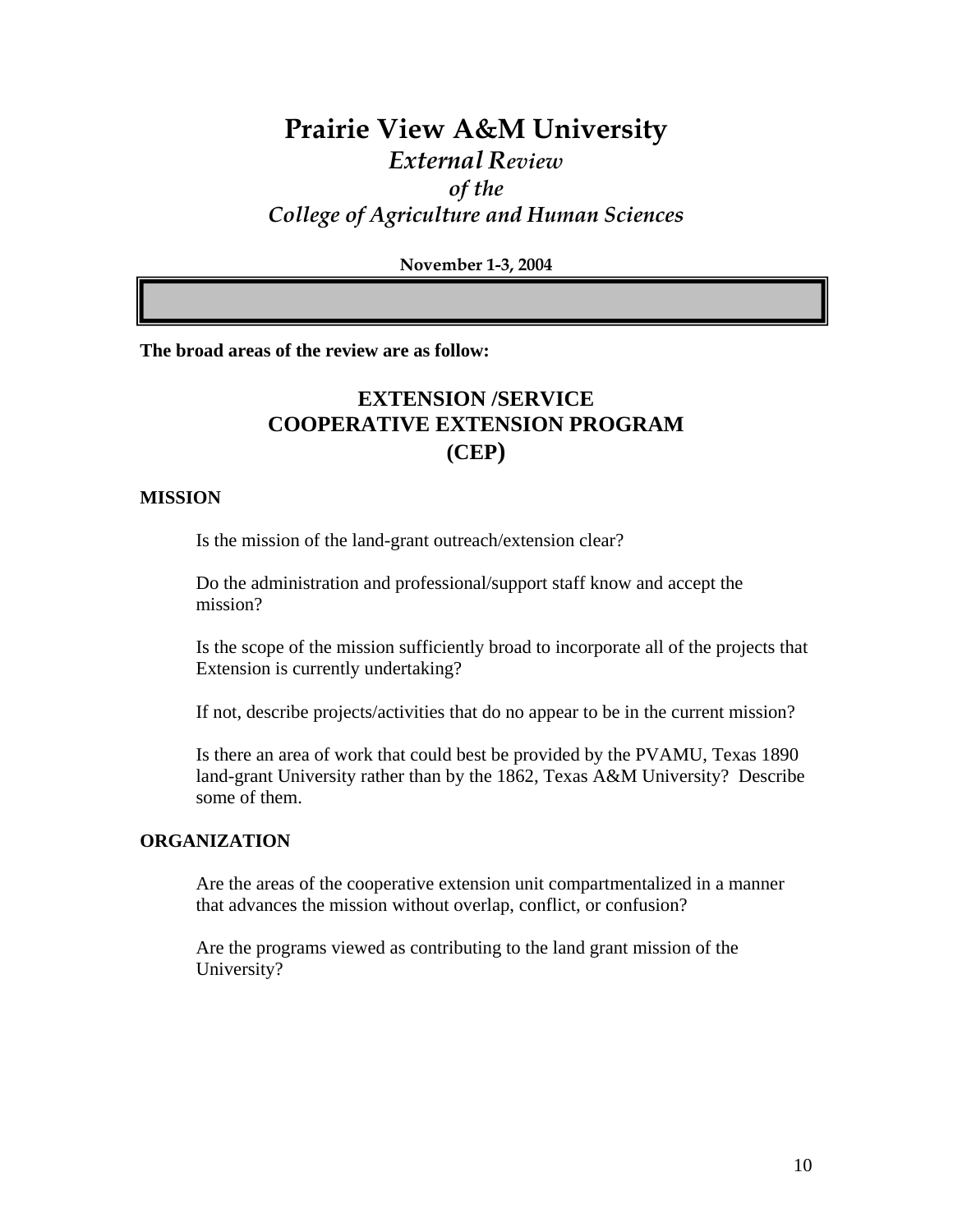### **EXTENSION PROGRAMS**

What are the current extension program areas in the CEP and why were they established?

How have these programs evolved over the past ten years?

What are the funding support trends for each program area during the past five years?

Are there program focus areas that should be revised, eliminated or added?

Is there evidence of collaboration among extension personnel within CEP?

Is there evidence of collaboration among CEP personnel and other University service/outreach programs (i.e., Engineering, Business, Nursing, Architecture, etc.)?

# **PERSONNEL --GENERAL**

Is there sufficient professional and paraprofessional staff to conduct the work of the cooperative extension unit in a normal fashion (e.g. avoid over burdening any professionals or support personnel on a regular basis)?

Do the position descriptions match the actual duties being performed?

Are personnel able to work harmoniously with little conflict or without conflict that negatively impacts the work environment? (If not, what are the dynamics that produce lack of harmony or unity?)

Is every employee evaluated annually and provided an audience with his or her supervisor to discuss strengths and weaknesses?

Is the total number of person employed in extension sufficient to fulfill the current mission/grants/objective?

If not, list positions by title that could be added?

Are there duplications of functions across the academic, research and service/extension units?

Are there Extension positions that could be split with teaching or with research to create visioning that comes from cross fertilization? If so, how would you propose eliminating duplications (e.g. merge, reassign personnel, etc.) of functions.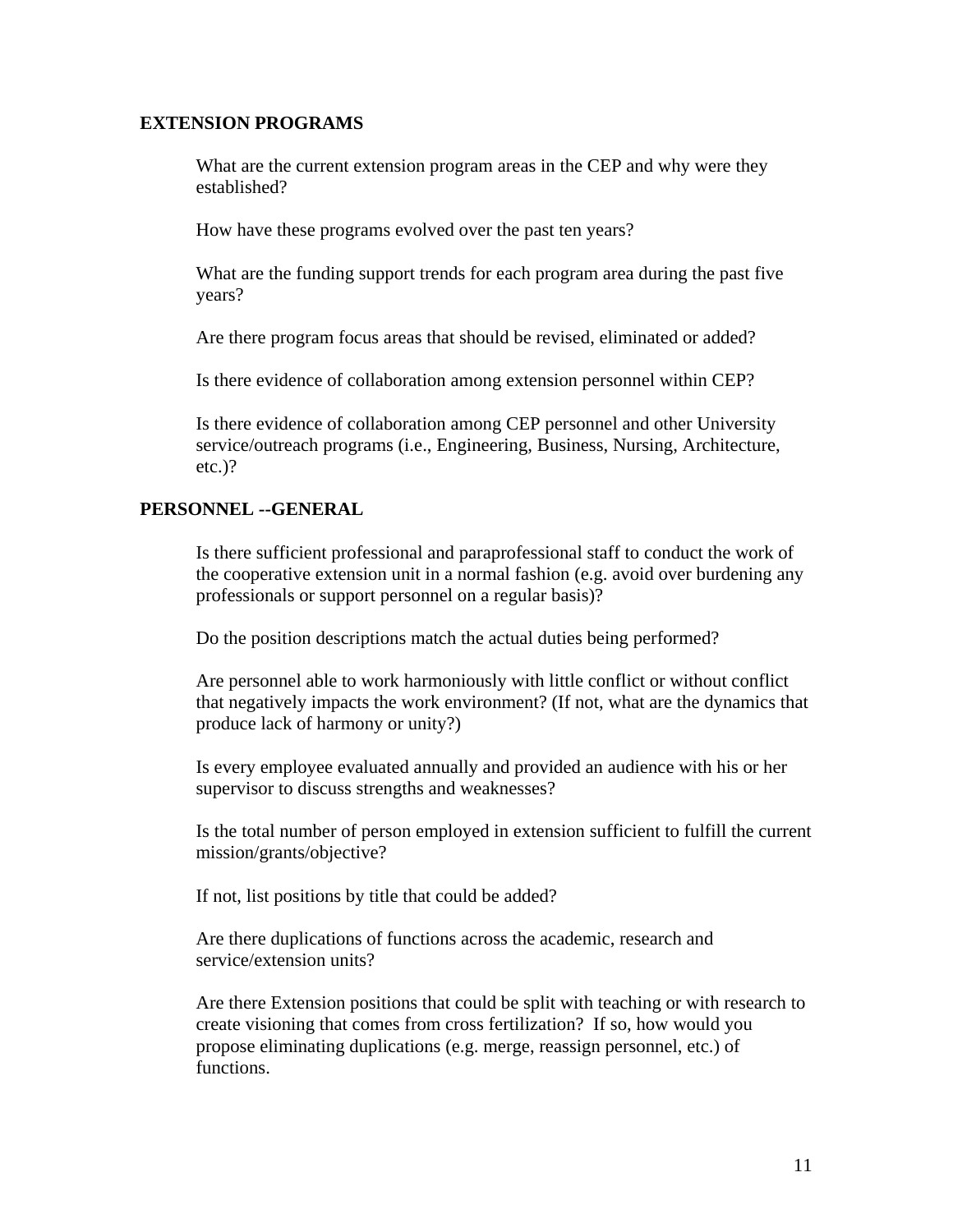#### **PERSONNEL –GENERAL, continued**

Are members of the cooperative extension unit sought as leaders among their peers? (If so, why?)

#### **PERSONNEL DEVELOPMENT**

Is travel to seminars, workshops, etc made available to all personnel who could benefit from such opportunities?

What is the nature of the orientation and mentoring that new professional and paraprofessional staff receives?

## **PUBLIC RELATIONS**

When asked "What do you think of the extension programs in the CEP at PVAMU?"

How would non-CEP professional and paraprofessional staff likely respond? How would the professional and paraprofessional staff within CEP respond?

# **TECHNOLOGY**

Is the level of technology available to the professional and paraprofessional staff adequate, above that required or below that desirable?

Is the level of learning technology available to students, professional and paraprofessional adequate, above that expected, or below that expected?

#### **MANAGEMENT**

Is professional and paraprofessional staff in each cooperative extension area able to participate in decision making especially, decisions on whom to employ, how to allocate funds for each year, and what changes are needed to improve the unit?

Is there a strategic plan? If so, who participated in developing it? Have the contents (draft or final) been disseminated to all faculty and staff as well as student representatives?

Are professional and paraprofessional staff members able to discuss issues with supervisors and be confident that their discussion will remain confidential?

Is there a high level of accountability wherein professional and paraprofessional staff is held responsible for doing their jobs and must face consequences if the jobs are not performed as outlined?